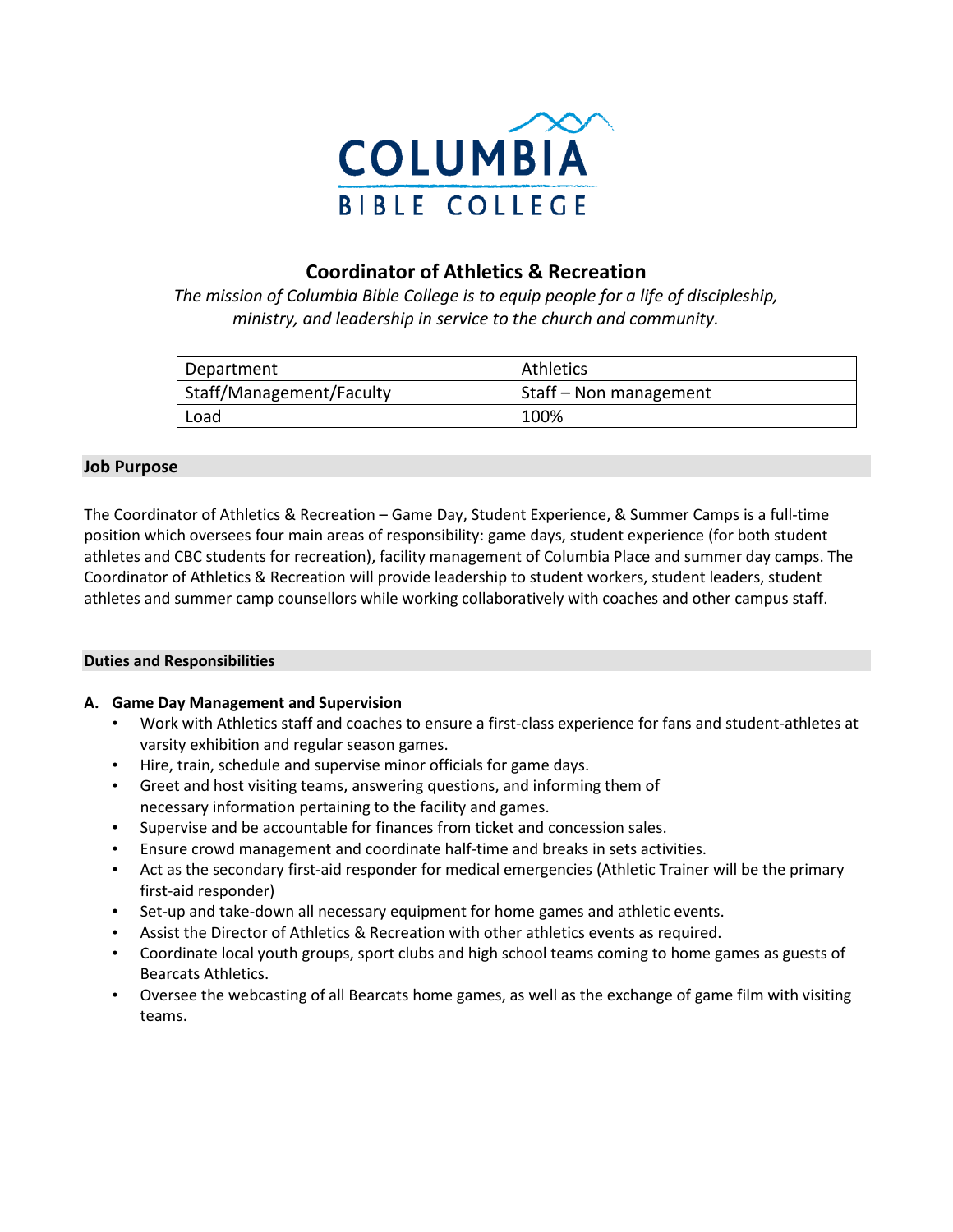## **B. Student Experience**

## **Athletics**

- Create and implement an annual calendar of events and activities for student athletes that fosters a caring and fun environment (e.g., training camp, kickoff event, Christmas gathering, awards banquet, community service activities, team mission trips, events through Athletes in Action, etc.). The student athlete experience should include activities that both create a sense of belonging and fun but also provide experiences for meaningful spiritual growth.
- Research best practices for the game day experience of student athletes. Find practical ways to implement these practices so that Bearcats Athletics is known in the PACWEST for the game day experience of both our student athletes as well as those that visit from opposing teams.
- Be responsible for all Bearcats social media platforms (including the Bearcat Athletics Instagram, Facebook, Twitter, blog, etc). Create meaningful and engaging content to both interact with Bearcats fans & family members as well as to promote CBC to potential student athletes.
- Keep college community and local media outlets up to date on a regular basis about Bearcat Athletics.
- Keep the Clearbrook road billboard updated with upcoming game information.

## • **Recreation**

- Meet weekly with the recreation student leader to ensure they have all that they need to run weekly intramural programming for students.
- Work with the recreation student leader to coordinate monthly events and tournaments for students.
- Ensure that the CBC recreation Instagram page is used regularly to promote all that is going on with CBC recreation throughout the year.

## **C. Columbia Place Facility Management**

- Oversee the athletics and recreation facilities which are mainly found in Columbia Place. This would include cleaning schedules, maintenance requests, communication and signage related to hours of operation and facility protocols, etc.
- Work with Athletics staff and rental groups to ensure a first-class experience for groups that rent.
- Hire, train, schedule and oversee gym supervisors.
- Communicate weekly with all gym supervisors to ensure they are kept informed and have all the cleaning supplies required for their shifts.
- Assist the Director of Athletics & Recreation on occasion with rental bookings and other related tasks for the maintenance upkeep and potential upgrades of the facility.

## **D. Summer Camps**

- Responsible for coordinating summer day camp programming and the scheduling of camp counsellors.
- Oversee the day-to-day activities with camps and be the main contact person on behalf of the camps with parents. Coordination being the focus not being a camp counsellor.
- Book facilities for all planned activities and provide outlines to camp counsellors.
- Coordinate and manage the administration of camp registrations to ensure all camp participants have completed the required forms and waivers prior to the start of camp.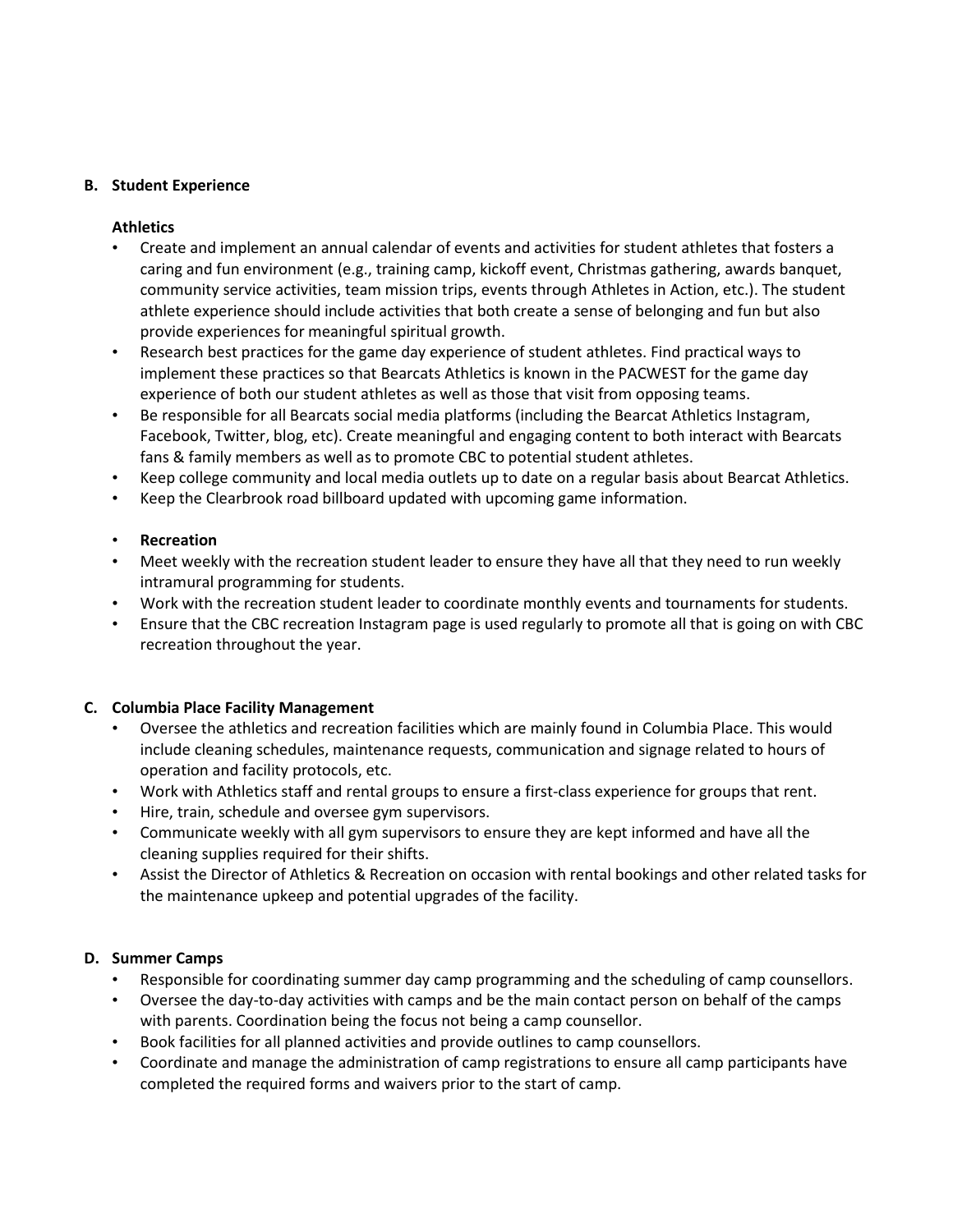• Enforce policies and procedures, including disciplinary procedures. Be consistent in enforcing the policies and procedures with both participants and camp counsellors.

## **Qualifications**

#### **A. Education/Experience**

- Bachelor's degree or equivalent in a related field (preferred)
- Experience working in the athletic field (or have been a student athlete)
- Current First Aid and CPR Certification (will be required by start date)
- Skilled in people management, administration, communication, and relationship building. Able to work well with others and lead teams.
- Ability to work independently with minimum supervision.
- Class 5 driver's license

#### **B. Character**

The Coordinator of Athletics & Recreation will be expected to:

- Model and encourage a Christ-centered life.
- Model to students in character and behavior the Bearcat Culture, as well as the "Expectations & Guidelines of the CBC Community" as outlined in the Student Handbook.
- Be a good team player within Columbia Athletics helping wherever needed.
- Able to maintain healthy relationships and respect the various levels of authorization granted to staff and faculty within the organization.
- Agree with and committed to the CBC Mission Statement, BCMB or MCBC Confession of Faith, and Responsibilities of Community Membership Statement
- Maintain membership in good standing in a local Christian church.

#### **Working Conditions**

Office, gym, and outdoor environments

#### **Physical Requirements**

Needs to be in good physical health to oversee programming for game days and student events.

#### **Statement of Relationships**

The Coordinator of Athletics & Recreation is accountable to the Director of Athletics & Recreation as their immediate supervisor.

The Coordinator of Athletics & Recreation supervises student workers as assigned.

| Employee Signature:<br>Date: |  |
|------------------------------|--|
|------------------------------|--|

Supervisor Signature: etc. and the state of the state of the state of the state of the state of the state of t